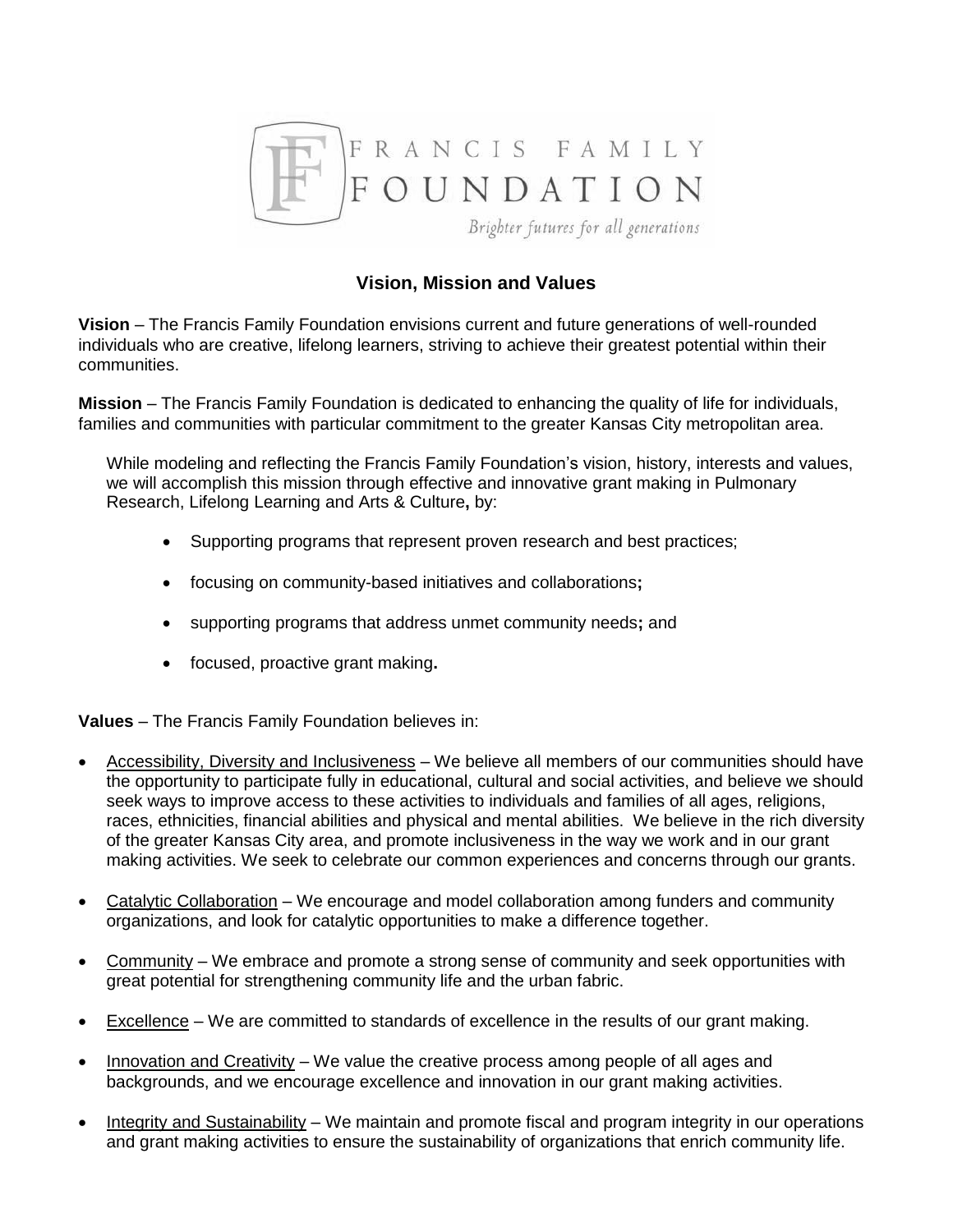- Passion for Learning We promote a lifelong passion for learning as a key factor in developing active, well-rounded and contributing individuals in our communities.
- Planning and Evaluation We believe in planning and evaluation as critical methods to assess the effectiveness of our grant making so we can make a difference.

## **2013-2017 STRATEGIC FRAMEWORK**

#### **PULMONARY RESEARCH**

Francis Family Foundation funding enables breakthrough solutions in pulmonary medicine leading to the development of enhanced treatments and cures for pulmonary diseases worldwide.

Desired Results (in the United States and Canada)**:** New scientists who serve patients with lung diseases through innovative research are supported at a key transition point in their career.

Measurement: Increase number of **researchers entering and remaining** in the pulmonary research field.

Overall Grantmaking Strategy 2013-2017:Attract, develop and retain **the best researchers** in the field of pulmonary research through the **Parker B. Francis (PBF) Pulmonary Research Fellows Program**.

## **LIFELONG LEARNING**

Foundation funding encourages lifelong learning for people of all ages and socioeconomic backgrounds through innovative, diverse, creative, and research-proven ways of learning.

Desired Results (in a 60-mile radius of Kansas City, MO)**:** Well-rounded children and youth who are creative, flexible, globally competitive, adaptive to a culture of innovation and diversity, passionate about learning, and able to problem solve – in groups and individually – so they can thrive in the 21<sup>st</sup> Century.

Measurement:

- Increase percentage of **children entering kindergarten school ready**
- Increase percentage of **children prepared to read on grade level in third grade**
- Increase percentage of **children and youth actively engaged in achieving high academic standards**

Overall Grantmaking Strategy 2013-2017:Invest in **innovative organizations** and attract, develop and retain **the best teachers, leaders, staff and other people** who provide and advocate for a **continuum of** (1) quality during a child's **earliest learning** experiences; (2) access to excellence in **K-12th grade**, especially in the urban core of Kansas City; and, (3) the **family's role** as first teachers in early literacy.